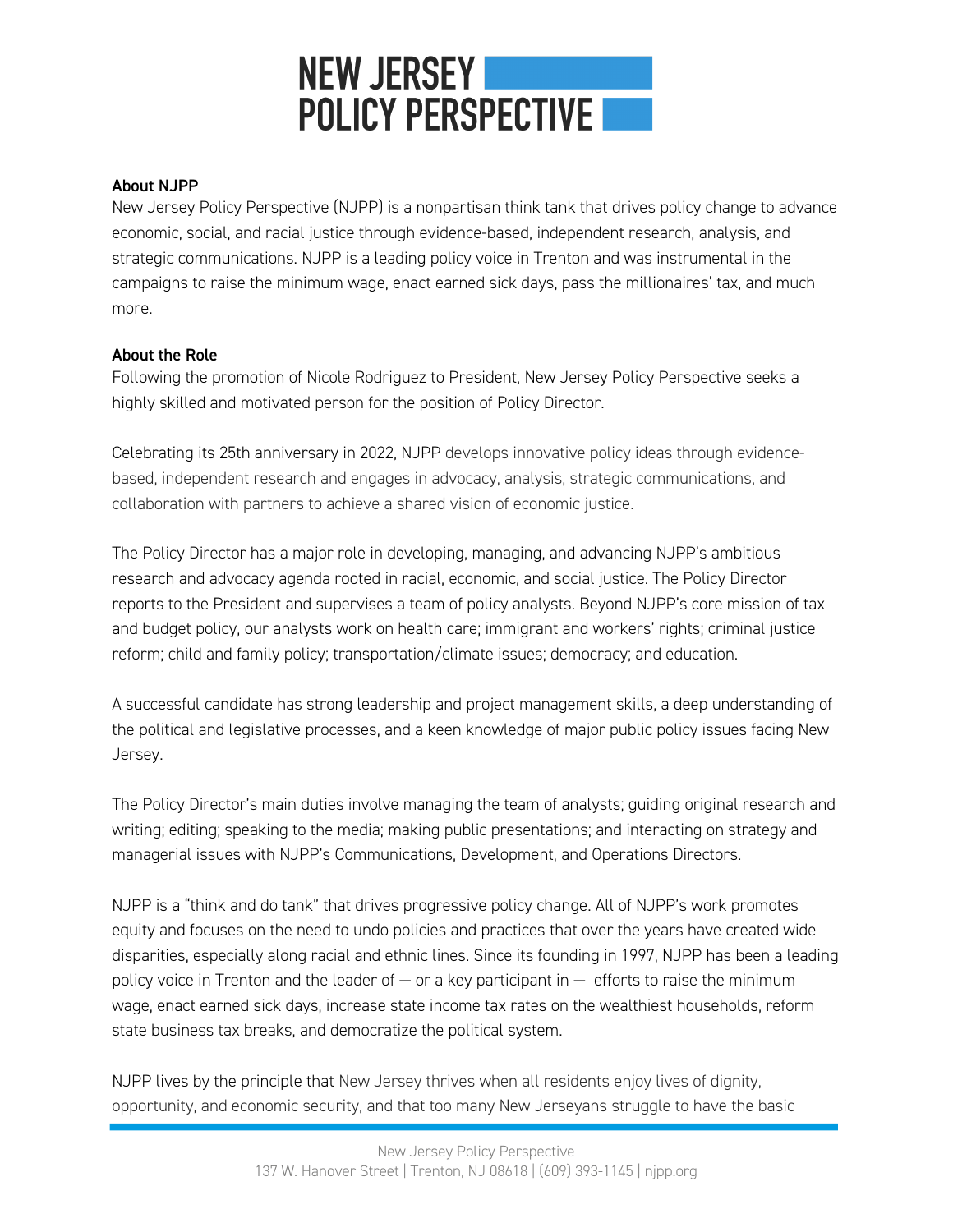building blocks of life: a decent place to live, education, good family-supporting jobs, child care, health care, transportation, and other essentials needed to build a secure future for themselves and their loved ones. We hold that, for too long, the policies and politics of New Jersey have fallen short, failing to equitably raise the required revenue and make the public investments necessary to break down structural barriers and put prosperity within everyone's reach.

Primary Responsibilities

- Work in collaboration with the President and policy analyst staff to develop NJPP's policy research and advocacy agenda under the organization's strategic plan, across a range of issue areas.
- Supervise a team of policy analysts and implementation of their work plans.
- Provide mentorship and professional development.
- Create internal systems for better tracking of research, testimonies, and other areas of management for analysts.
- Review and edit all policy reports, fact sheets, and other written material produced by the policy staff, and hand off that work to the Communications team for final polishing and dissemination.
- Review all materials developed by policy staff to ensure methods and findings conform to NJPP standards for qualitative and quantitative research, requiring changes or additional documentation from policy staff when needed.
- Be part of the team that delivers NJPP's strategic messaging to shape public debates through interaction with the news media.

Other Responsibilities

- Serve as a leading resource and liaison to local, state, and national partner organizations.
- Take a leadership role in working with partner organizations around key policy issues, primarily, but not limited to, issues not covered by other policy staff members.
- Build relationships with policymakers in the executive and legislative branches of state government, opinion leaders, and existing and potential partners and allies.
- Collaborate with staff in all departments to ensure effective internal systems and procedures are in place and support efforts to build and maintain an inclusive, healthy workplace.

Core Competencies

- Extensive understanding of policies and programs that dismantle structural barriers to equity and opportunity, ability to develop high-level vision and strategy to affect policy, and ability to balance the needs and demands of many stakeholders and competing priorities and interests.
- Exceptionally organized with strong managerial and leadership skills that center equity and inclusion.
- Excellent writing and public speaking skills, particularly the ability to communicate in compelling ways to a wide range of non-expert stakeholders about the importance of fiscal and